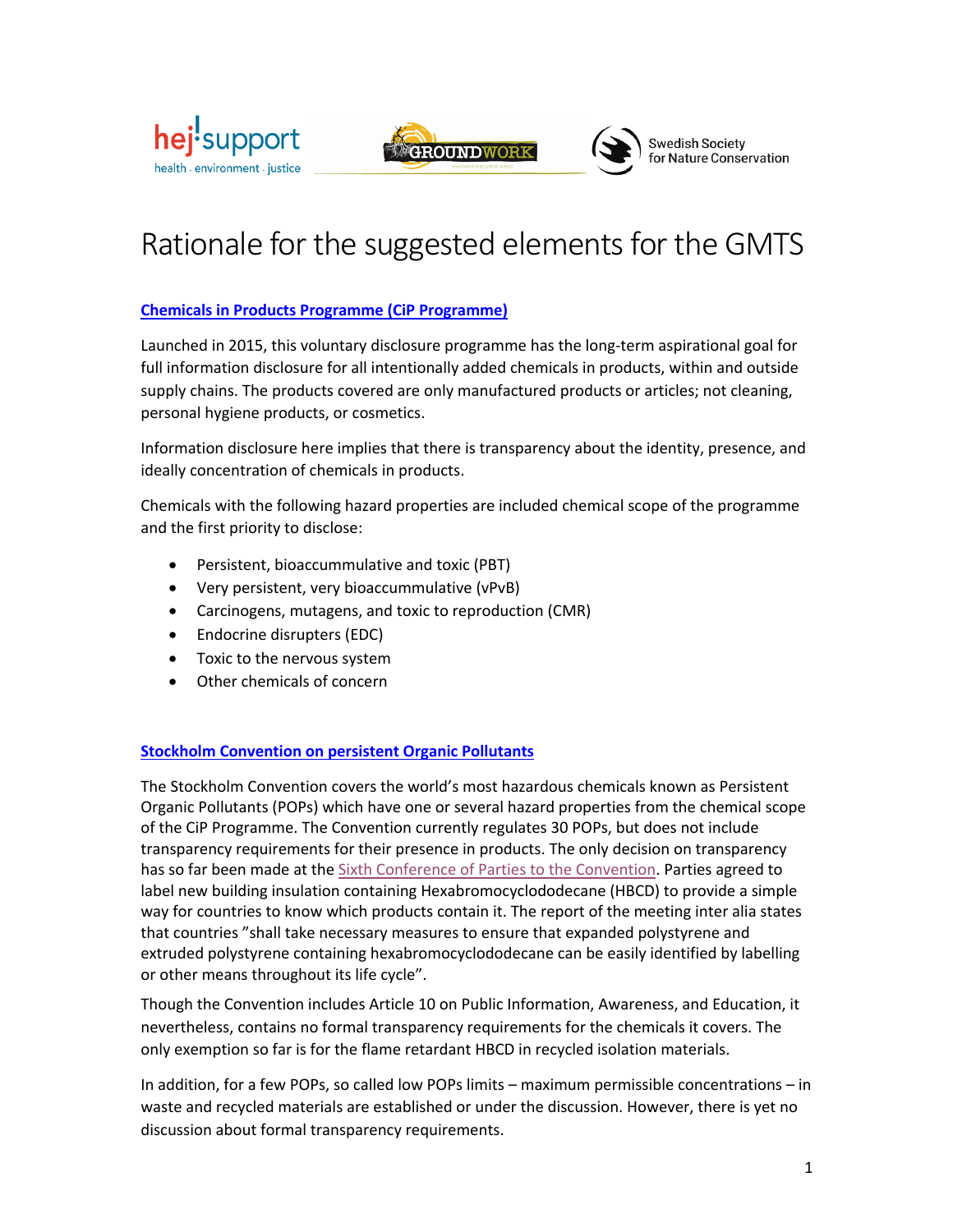Lack of transparency requirements under the Stockholm Convention undermines its implementation at the national level, as well as countries' efforts to safely reuse and recycle more materials in the future, which in turn requires transparency for the chemicals in the materials and products.

The proposed GMTS would support the Stockholm Convention by suggesting a disclosure thresholds for chemicals of global concern/particular concern, such as POPs, in products, thus facilitating international trade and contributing to the development of a safe and toxic free circular economy.

#### **Basel Convention chemicals**

The convention regulates international trade in waste that contains hazardous chemicals with one or several hazard properties from the chemical scope of the CiP Programme, and partly overlaps with the chemicals under the Stockholm Convention on POPs. The Basel Convention chemicals are already recognized as chemicals of global concern by the world community.

International trade in waste will partly supply the demand for secondary raw materials for reuse and recycling. However, to keep hazardous chemicals out of the material cycles and ensure that reuse and recycle are safe to human health and the environment, transparency for chemicals of global concern/particular concern, such as Basel Convention chemicals, in materials and products is needed.

Recently trade with waste plastic polymers became regulated by the Basel Convention, and contamination of plastic waste with toxic additives – chemicals intentionally added to the plastics to give them specific properties – is under the discussion. When addressed, it will make the Basel Convention even more important for safe reuse and recycling of materials from waste in the future.

#### **Minamata Convention on mercury**

The Minamata Convention regulates global phase out and eventual elimination of mercury and mercury compounds. No formal transparency requirement is in the convention.

Mercury and mercury compounds are recognized by the world community as chemicals of global concern. These compounds have one or several properties from the chemical scope of the CiP Programme.

Mercury may be present in some waste that could end up in the recycling sector, notably in e waste.

#### **EU REACH Regulation**

The hazard properties of Substances of Very High Concern (SVHCs) under EU REACH Regulation fall within the chemical scope of the CiP Programme, and the SVHC list, therefore, supports the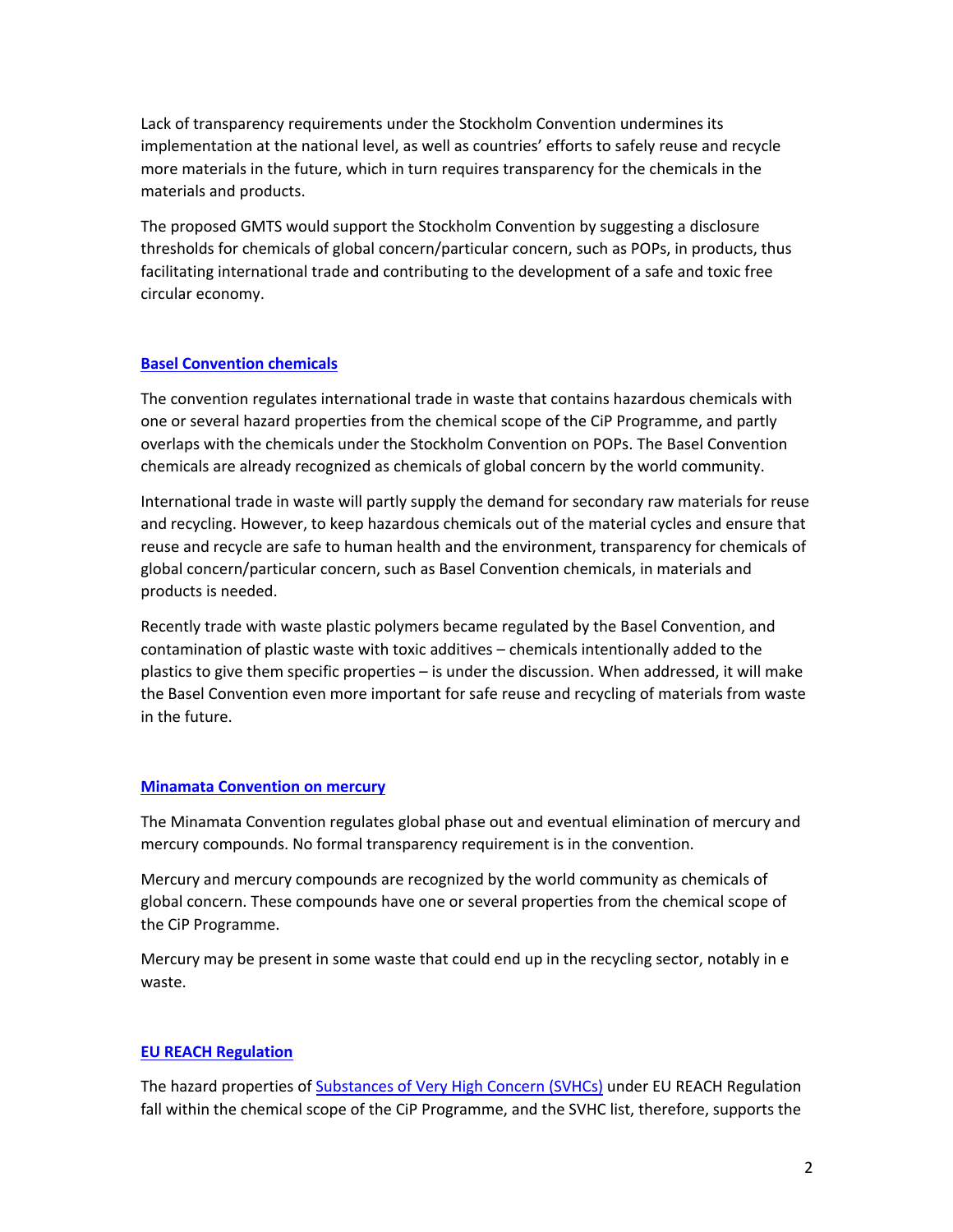CiP Programme. SVHCs are characterized with GHS hazard statements, and verified by the OECD standardized tests.

The SVHC list is a living list, and SVHC listed chemicals only allowed with special time-limited authorization in the EU. If an authorization is not renewed, an SVHC chemical gets a sunset date, after which it may enter the EU REACH restriction list.

SVHCs are regionally recognized as chemicals of particular concern, but globally relevant, as many of them are now spread in an uncontrolled fashion with materials in international supply chains for products. Several countries use the EU REACH Regulations as a source of inspiration, or blueprint, for reforming their own national chemicals legislations.

SVHC chemicals under EU REACH Regulation must be disclosed at concentrations of 0.1% (weight/weight) and above in products and in individual components of a product and reported to the EU Chemicals Agency EHCA. The requirement covers products manufactured in the EU, imported to the EU, and even waste that could become secondary raw materials.

Product specific legislation in the EU sometimes have even lower thresholds for disclosure of certain SVHCs than 0.1% (weight/weight). In such cases, the product specific legislation takes precedence over the REACH SVHC rules. For example, the European Commission Regulation 2016/26 has added to the Annex VII of the REACH Regulation

the Nonylphenolethoxylate (known as NPE). Since February 3<sup>rd</sup> 2021, products should comply to the restrictions set in the REACH Regulation. The new threshold is strict, since it does not allow the presence of the substance over 0,01% of the total product.

In 2021 ECHA database of Substances of Concern in Products (SCIP) will become operational with the goal to provide greater transparency of information to manufacturers, consumers, recyclers. The requirements are the same that all SVHC in concentrations of at least 0.1% by weight of all constituent components of products, including waste and waste materials traded to be reused or recycled must be reported to ECHA and will be included into the database. This transparency requirement targets all manufacturers in the EU, as well as importers of materials and products to be placed on the EU market.

# **EU Restriction of Hazardous Substances in Electrical and Electronic Equipment (RoHS Directive)**

The chemicals of the EU RoHs Directive have one or several of the hazard properties of the chemicals in the scope of the CiP Programme.

Although originally a regional regulation in the EU, the RoHs Directive has served as a blueprint for corresponding legislation for hazardous chemicals in electrical and electronic appliances in many countries.

The list of chemicals in the RoHs Directive is a living list and includes lead, mercury, cadmium, Hexavalent chromium, and polybrominated biphenyls. The restriction threshold is 0.1%